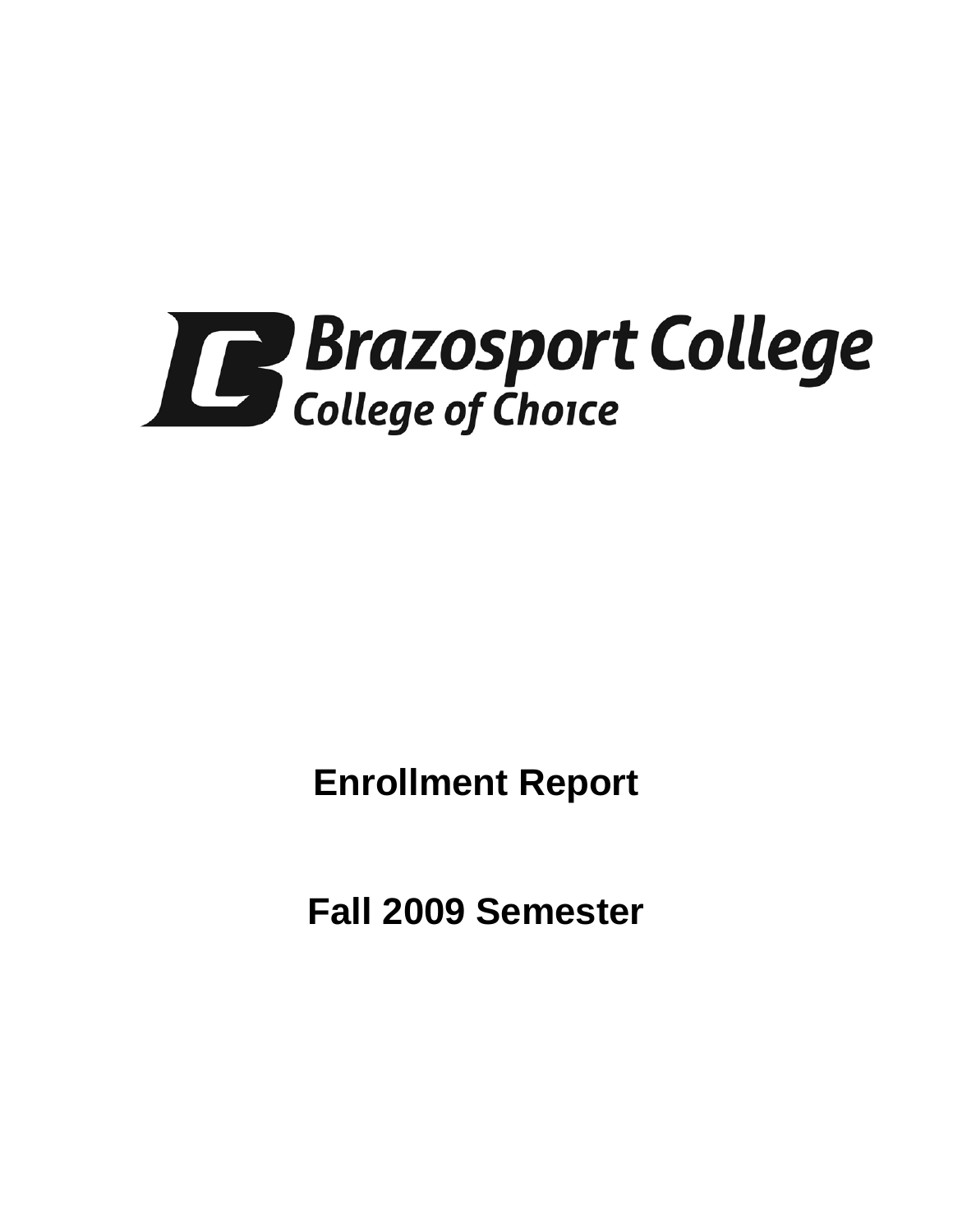# **Semester Report – Fall 2009 Table of Contents**

| Table 12A Enrollment by Department/Technical Program  Page 6 |  |
|--------------------------------------------------------------|--|
| Table 12B Enrollment by Department/Academic Program Page 7   |  |
| Table 12C Enrollment by Undecided Academic Major Page 7      |  |
|                                                              |  |
|                                                              |  |
|                                                              |  |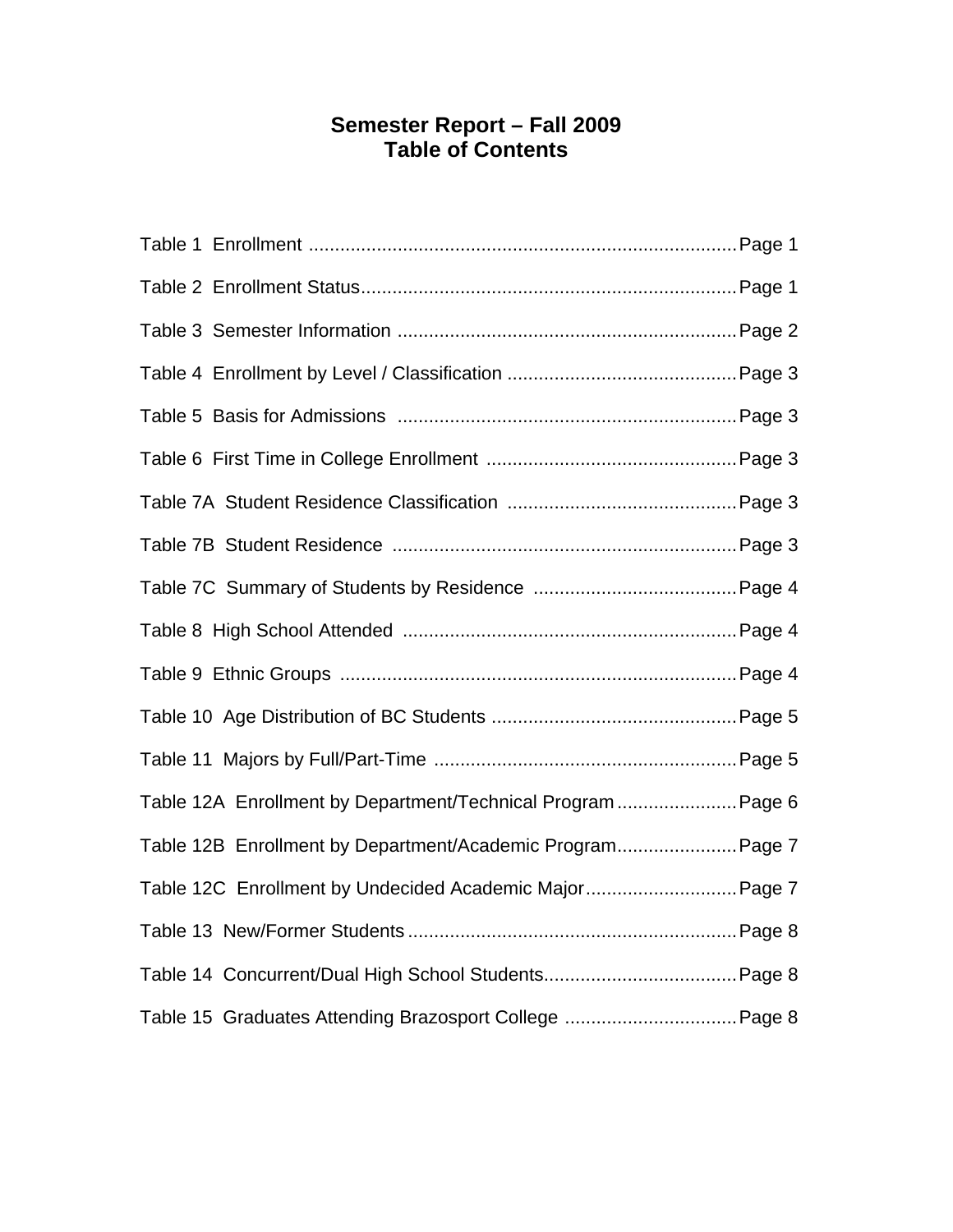# **Semester Report Fall 2009**

### **Table 1 Enrollment**

| <b>Credit Program</b>         |       |  |
|-------------------------------|-------|--|
| Campus – Regular Students     | 3.866 |  |
| Flexible Entry (0 Duplicated) |       |  |
| Total Enrolled (Unduplicated) | 3.866 |  |

# **Non-Credit Program**

| Total Enrolled (From 9/1/09 through 11/30/09) |  |
|-----------------------------------------------|--|
|                                               |  |

# **Total Headcount**

| Credit Program     | 3.866 |
|--------------------|-------|
| Non-credit Program | 204   |
| <b>Grand Total</b> |       |

### **Full-time Student Equivalent**

Full-time student equivalent (FTSE) 2,665

Found by dividing total credit hours (31,984) by 12

| Table 2 |                  |                                              |       |  |
|---------|------------------|----------------------------------------------|-------|--|
|         |                  | <b>Enrollment Status Part-Time/Full-Time</b> |       |  |
|         | <b>Full-Time</b> | Part-Time*                                   | Total |  |
| Male    | 599              | 1.293                                        | .892  |  |
| Female  | 639              | 1,335                                        | 1.974 |  |

Total 1,238 2,628 3,866 2,628 3,866 \*Part-Time – Less than 12 Semester hours in semester.

# **Enrollment Status Day Student/Night Student**

| Day         | ,790         |
|-------------|--------------|
| Night       | 107<br>1 U I |
| <b>Both</b> | 969          |
| Total       | 3,866        |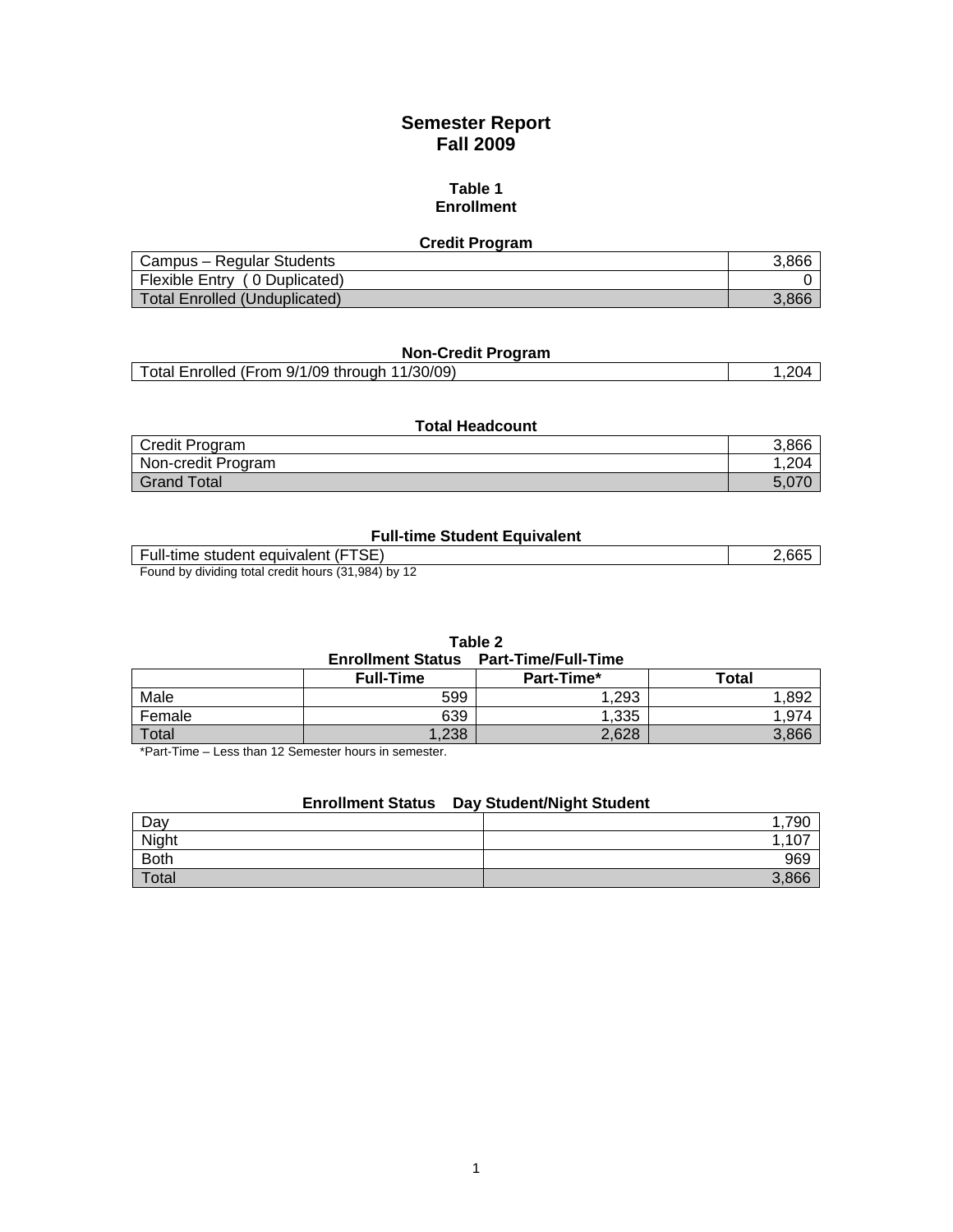# **Table 3 Semester Information**

| <b>Headcount</b>                                                             |  |       |       |  |
|------------------------------------------------------------------------------|--|-------|-------|--|
| <b>Flexible Entry</b><br>$\mathsf{Total}$<br><b>State Reports</b><br>Regular |  |       |       |  |
| 3.866                                                                        |  | 3.866 | 3.866 |  |

| <b>Semester Credit Hours</b> |                                        |          |            |               |
|------------------------------|----------------------------------------|----------|------------|---------------|
|                              | <b>Vocational-</b><br><b>Technical</b> | Academic | <b>BAT</b> | <b>Totals</b> |
| Regular                      | 7,618                                  | 23,972   | 394        | 31.984        |
| <b>Flexible Entry</b>        |                                        |          |            |               |
| Total                        | 7,618                                  | 23,972   | 394        | -984          |

| In-District     | ,733<br>6. | 19,058 | 214 | 26,005 |
|-----------------|------------|--------|-----|--------|
| Out-of-District | 885        | 4,914  | 180 | 5.979  |
| <b>Totals</b>   | 7,618      | 23,972 | 394 | 31,984 |

Note: In/Out-of-District status is determined by where a course is taught.

# **Semester Contact Hours**

|                       | <b>Vocational-</b><br><b>Technical</b> | Academic | <b>BAT</b> | <b>Totals</b> |
|-----------------------|----------------------------------------|----------|------------|---------------|
| Regular               | 212.352                                | 436.140  | 6.304      | 654.796       |
| <b>Flexible Entry</b> |                                        |          |            |               |
| Total                 | 212,352                                | 436.140  | 6,304      | 654,796       |

| <b>In-District</b>     | 187.184 | 355,500 | .424<br>ົ | 546.108 |
|------------------------|---------|---------|-----------|---------|
| <b>Out-of-District</b> | 25,168  | 80.640  | 2,880     | 108,688 |
| <b>Totals</b>          | 212.352 | 436.140 | 6.304     | 654.796 |

Note: In/Out-of-District status is determined by where a course is taught.

#### **Distance Learning Semester Contact Hours**

| <b>SEINESIEI CONTACT HOMES</b>                           |             |  |
|----------------------------------------------------------|-------------|--|
| Internet                                                 | 464<br>62.  |  |
| <b>VCT</b>                                               | 1.552<br>ےں |  |
| Total                                                    | 64,016      |  |
| $-$<br>.<br>the control of the control of the control of |             |  |

These contact hour totals are included in semester contact hours.

# **Contact hours** *NOT* **funded**

| Developmental Hours               | 1,060  |
|-----------------------------------|--------|
| Academic Hours (Three-peat rule)  | 8.304  |
| Technical Hours (Three-peat rule) | 960    |
| <b>Total</b>                      | 10.324 |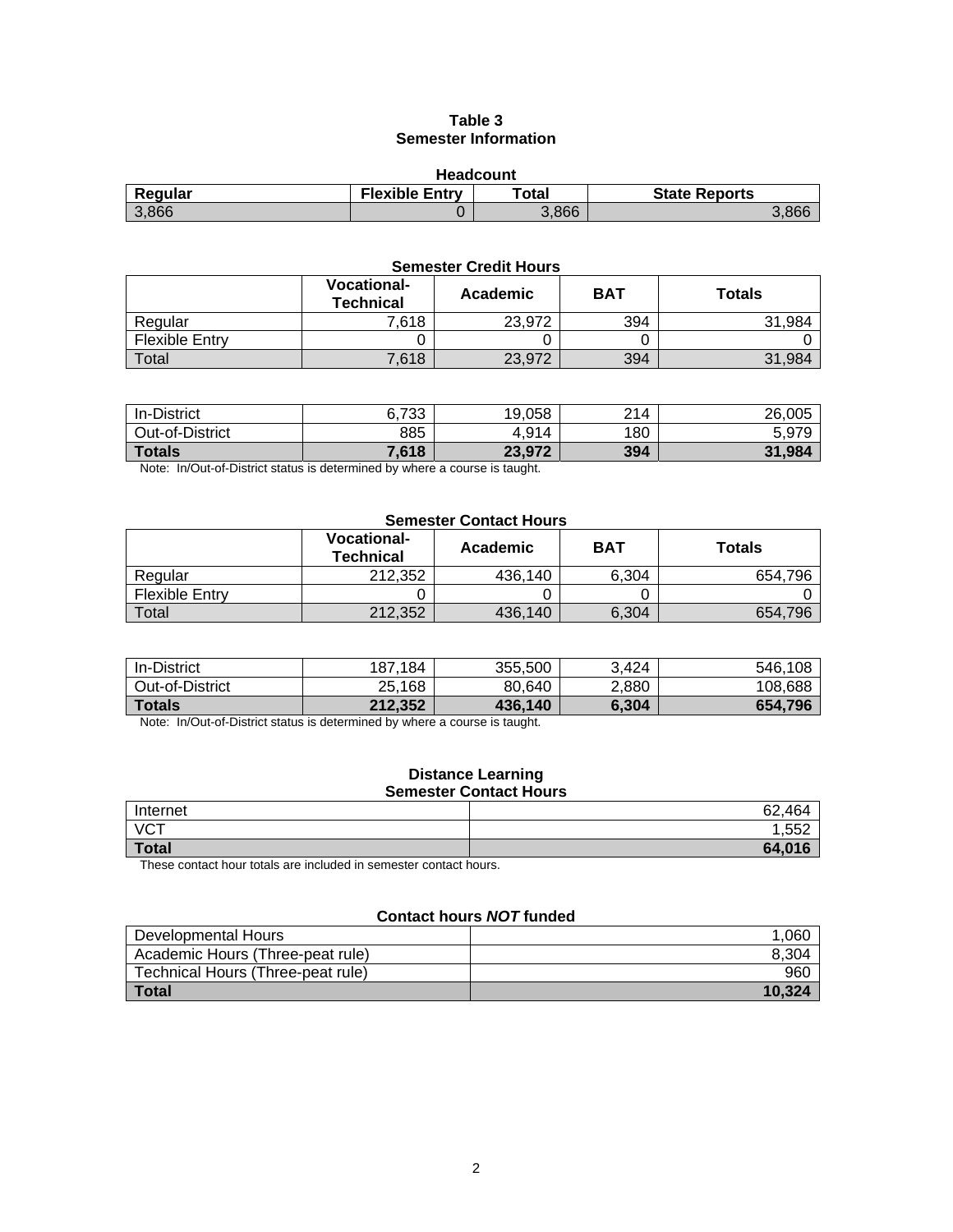| <b>Enfollment by Level / Glassification</b> |             |        |       |       |
|---------------------------------------------|-------------|--------|-------|-------|
|                                             | <b>Male</b> | Female | Total | %     |
| Freshman: First Yr (less than 24 hours)     | 1.269       | 1.305  | 2.574 | 66.6  |
| Sophomore: Second Yr (24-59 hours)          | 471         | 501    | 972   | 25.1  |
| Unclassified (60 or more hours)             | 152         | 168    | 320   | 8.3   |
| Total                                       | 1.892       | 1.974  | 3,866 | 100.0 |

**Table 4 Enrollment by Level / Classification** 

| Table 5                                      |  |  |  |
|----------------------------------------------|--|--|--|
| <b>Basis for Admissions for Student Body</b> |  |  |  |

|                                         | No.   | %            |
|-----------------------------------------|-------|--------------|
| <b>High School Graduate</b>             | 467   | 12.1         |
| Individual Approval                     | 534   | 13.8         |
| G.E.D.                                  | 88    | 2.3          |
| <b>Continuing Student</b>               | 1,283 | 33.2         |
| <b>College Transfer</b>                 | 162   | 4.2          |
| <b>Admission from Previous Semester</b> | 1,332 | 34.5         |
| Total                                   | 3,866 | 100 $\Omega$ |

**Table 6 First Time in College Enrollment No. %**  Male 496 52.6 Female 447 47.4 Total 943 100.0

**Table 7A Student Residence Classification** 

|                 | No.   | %     |
|-----------------|-------|-------|
| In-District     | 2,157 | 55.8  |
| Out-of-District | 1,686 | 43.6  |
| Out-of-State    | 18    |       |
| Foreign         |       |       |
| Total           | 3,866 | 100.0 |

### **Table 7B Student Residence**

| ,,,,,,,,,,,,,,,,,,,,,, |       |       |  |
|------------------------|-------|-------|--|
| <b>City</b>            | No.   | $\%$  |  |
| Angleton               | 732   | 18.9  |  |
| <b>Brazoria</b>        | 351   | 9.1   |  |
| Clute                  | 555   | 14.4  |  |
| Danbury                | 17    | .4    |  |
| Freeport               | 433   | 11.2  |  |
| Lake Jackson           | 1,183 | 30.6  |  |
| Sweeny                 | 196   | 5.1   |  |
| West Columbia          | 191   | 4.9   |  |
| <b>Other Residence</b> | 208   | 5.4   |  |
| <b>Total Students</b>  | 3,866 | 100.0 |  |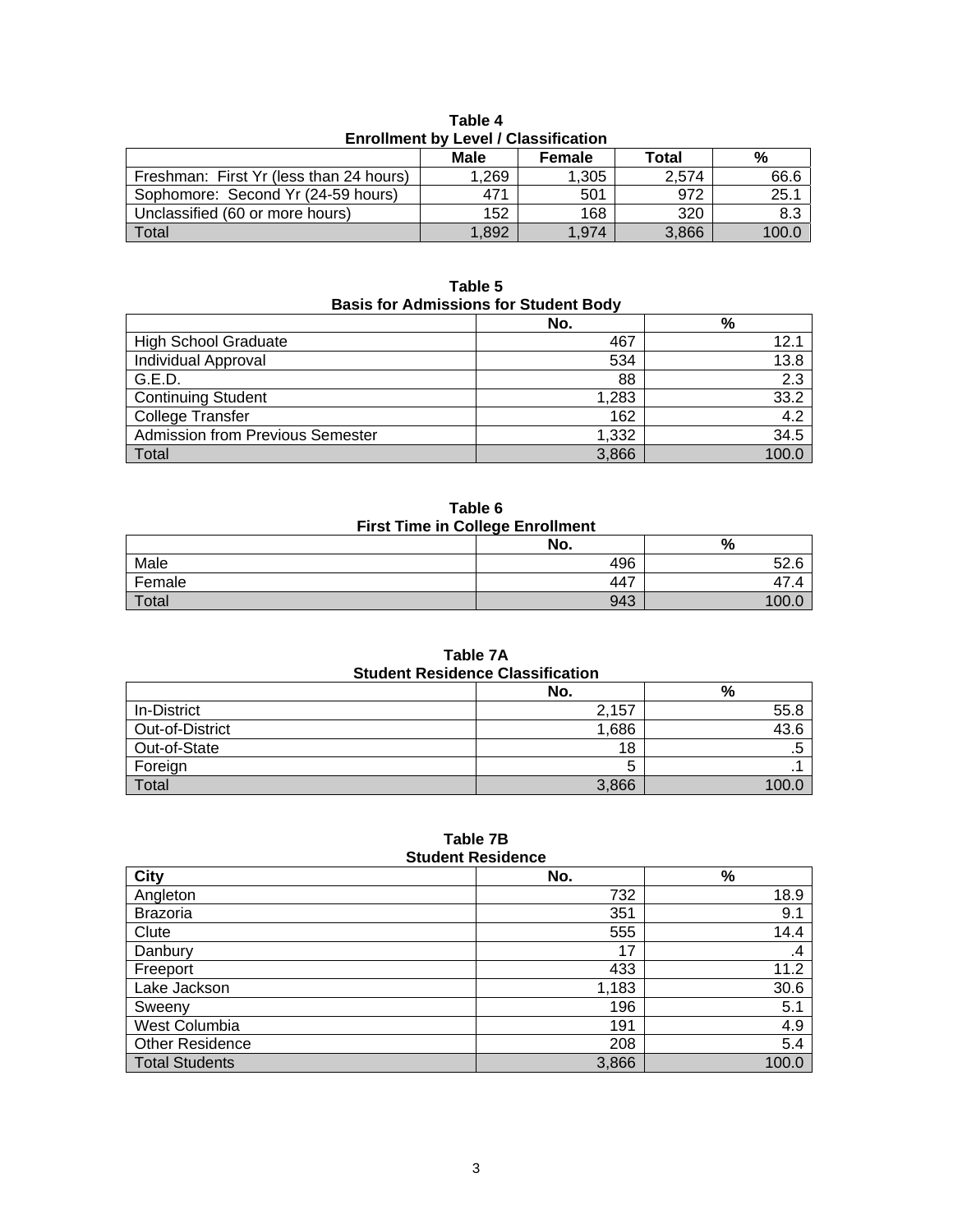| <b>Residence</b>        | No.            | %      | <b>Residence</b>  | No.   | %       |
|-------------------------|----------------|--------|-------------------|-------|---------|
| <b>Bandera County</b>   | 1              | .03%   | Louisiana         | 1     | .03%    |
| <b>Bexar County</b>     | 1              | .03%   | Michigan          | 1     | .03%    |
| <b>Brazoria County</b>  | 3,722          | 96.28% | Mississippi       | 1     | .03%    |
| Fort Bend County        |                | .03%   | Missouri          | 1     | .03%    |
| <b>Cass County</b>      | 6              | .16%   | Nevada            | 1     | .03%    |
| <b>Galveston County</b> | 7              | .18%   | <b>New Mexico</b> | 1     | .03%    |
| <b>Guadalupe County</b> | 1              | .03%   | New York          | 1     | .03%    |
| <b>Harris County</b>    | 9              | .23%   | North Carolina    | 1     | .03%    |
| Jefferson County        | 1              | .03%   | Oklahoma          | 3     | .08%    |
| Matagorda County        | 88             | 2.28%  | South Carolina    | 1     | .03%    |
| Montgomery              | 1              | .03%   | Utah              | 1     | .03%    |
| <b>Tarrant County</b>   | $\overline{2}$ | .05%   | Washington        | 1     | .03%    |
| <b>Wharton County</b>   | 3              | .08%   |                   |       |         |
|                         |                |        | <b>Brazil</b>     | 1     | .03%    |
| Alabama                 | 1              | .03%   | Chile             | 1     | .03%    |
| Arkansas                | 1              | .03%   | Denmark           | 1     | .03%    |
| Florida                 | 1              | .03%   | Mexico            | 1     | .03%    |
| Hawaii                  | 1              | .03%   | Zambia            | 1     | .03%    |
|                         |                |        | <b>Total</b>      | 3,866 | 100.00% |

**Table 7C Summary of Students by Residence** 

Includes students that pay C & D coded tuition.

### **Table 8 High School Attended**

| ----                  |       |       |  |  |
|-----------------------|-------|-------|--|--|
| <b>School</b>         | No.   | $\%$  |  |  |
| Angleton              | 671   | 17.4  |  |  |
| <b>Brazosport</b>     | 404   | 10.5  |  |  |
| <b>Brazoswood</b>     | 1,108 | 28.7  |  |  |
| Columbia              | 385   | 10.0  |  |  |
| Danbury               | 28    | 0.7   |  |  |
| Sweeny                | 285   | 7.4   |  |  |
| Other Schools         | 651   | 16.8  |  |  |
| No School Assigned    | 334   | 8.6   |  |  |
| <b>Total Students</b> | 3,866 | 100.0 |  |  |

#### **Table 9 Ethnic Groups**

| <b>Ethnic Groups</b>    |       |       |  |  |
|-------------------------|-------|-------|--|--|
| <b>Ethnic Groups</b>    | No.   | $\%$  |  |  |
| Anglo-Americans         | 2,431 | 62.9  |  |  |
| <b>Black Americans</b>  | 312   | 8.1   |  |  |
| <b>Spanish Surnames</b> | 1,041 | 26.9  |  |  |
| Asian Americans         | 69    | 1.8   |  |  |
| American Indians        | 9     | 0.2   |  |  |
| Others                  | 4     | 0.1   |  |  |
| Total                   | 3,866 | 100.0 |  |  |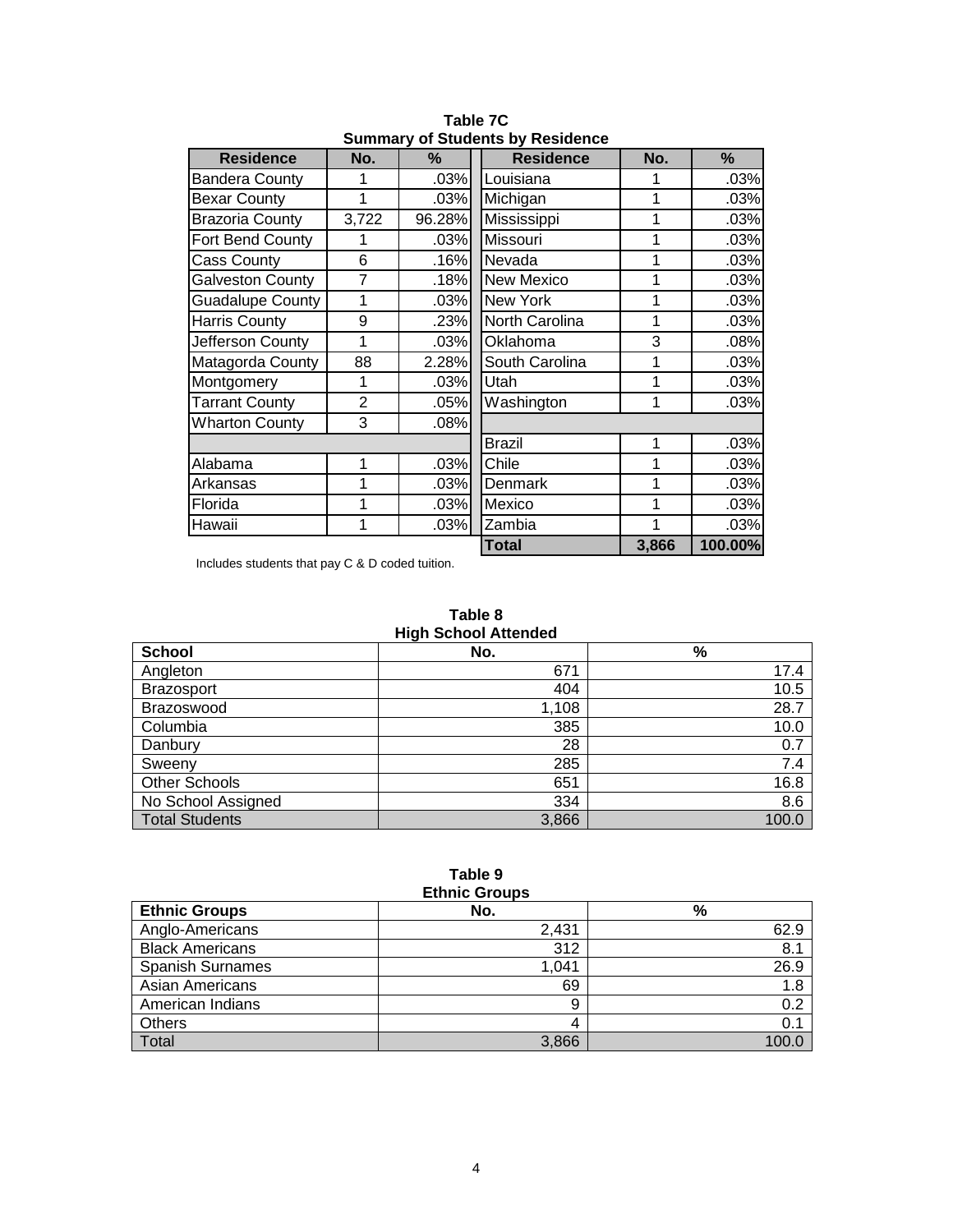# **Table 10 Age Distribution of BC Students**

| ◡<br>Age     | No.   | %    |
|--------------|-------|------|
| Under 18     | 736   | 19.0 |
| $18 - 21$    | 1502  | 38.9 |
| $22 - 25$    | 585   | 15.1 |
| 26-29        | 323   | 8.4  |
| $30 - 37$    | 362   | 9.4  |
| 38 and above | 358   | 9.3  |
| Total        | 3,866 | 100  |

Average Age = 23.8

Median Age  $= 20.0$ 

# **Table 11 Majors by Full/Part-Time**

| Academic |       |           |  |
|----------|-------|-----------|--|
|          | No.   | $\%$      |  |
| Full     | 534   | 48.       |  |
| Part     | 576   | 51.9<br>Q |  |
| Total    | 1,110 | 100       |  |

### **Vocational - Technical**

|       | No.  | %                        |
|-------|------|--------------------------|
| Full  | 298  | 26.9                     |
| Part  | 811  | 70 <sub>4</sub><br>ا . ت |
| Total | ,109 | 100 <sub>c</sub>         |

| Undecided - Academic |     |          |  |
|----------------------|-----|----------|--|
|                      | No. | O.<br>70 |  |
| Full                 | 386 | 24.8     |  |

Part 2, 2008 1,168  $\vert$  2, 2008 1,168  $\vert$  2, 2008 1,168  $\vert$  2, 2008 1,168  $\vert$  2, 2008 1,168  $\vert$  2, 2008 1,168  $\vert$  2, 2008 1,168  $\vert$  2, 2008 1,168  $\vert$  2, 2008 1,168  $\vert$  2, 2008 1,168  $\vert$  2, 2008 1,168  $\vert$  2, 2008 Total 100.0  $\,$  1,554  $\,$  100.0  $\,$ 

# **Bachelor's in Applied Technology**

|       | No.            | ັ<br>$\mathbf{0}$<br>70 |
|-------|----------------|-------------------------|
| Full  | $\Omega$<br>∠∪ | $\Omega$<br>-<br>41.O   |
| Part  | 70<br>د ،      | 78.5                    |
| Total | 93             | 100 $r$                 |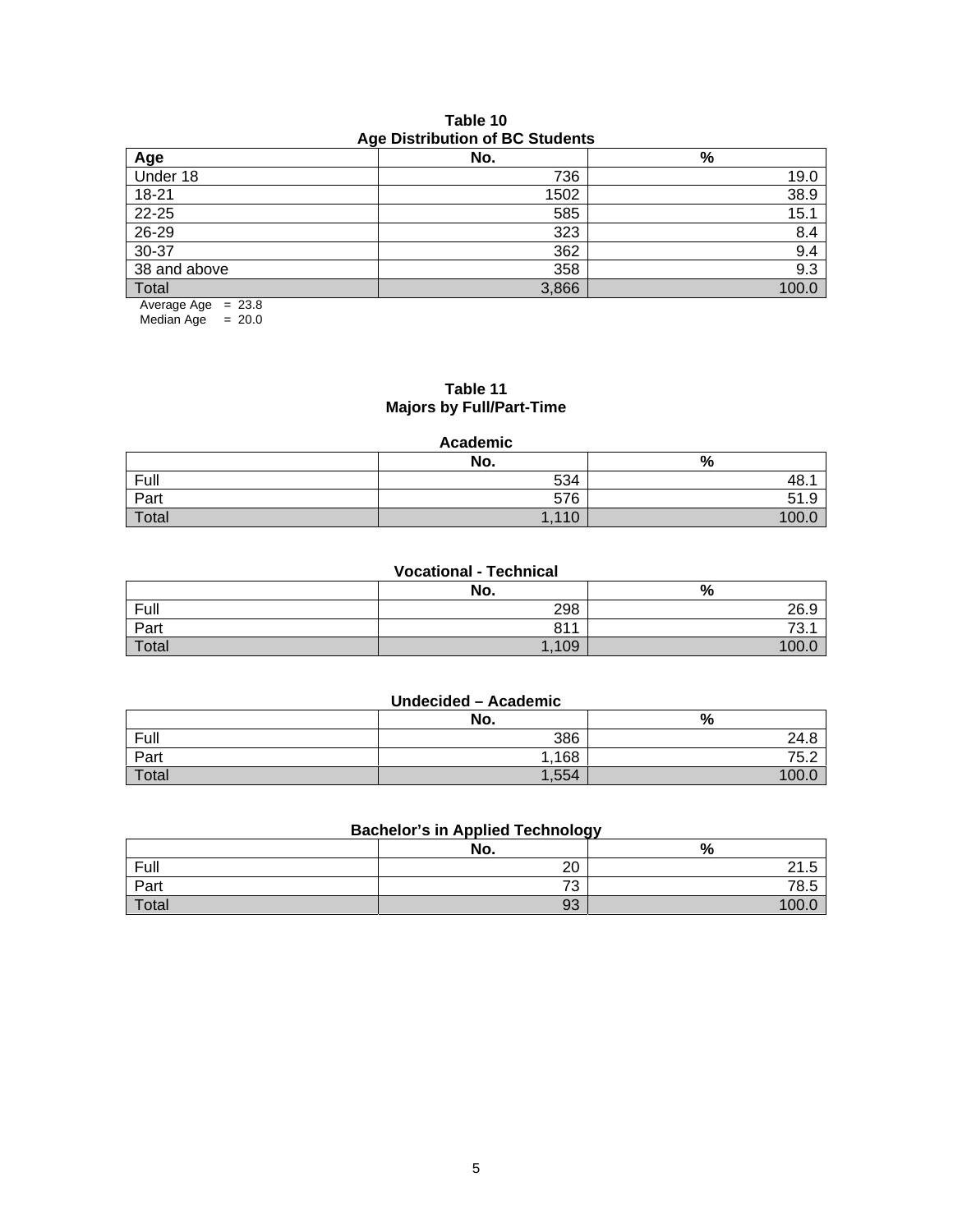| Table 12A |  |                                 |  |  |
|-----------|--|---------------------------------|--|--|
|           |  | <b>Enrollment by Department</b> |  |  |

| <b>Technical Program</b> |                 |                 |                |        |                  |             |
|--------------------------|-----------------|-----------------|----------------|--------|------------------|-------------|
|                          |                 |                 | <b>Contact</b> |        |                  |             |
|                          | <b>Total</b>    | <b>Semester</b> | <b>Hours</b>   |        |                  |             |
|                          | <b>Students</b> | <b>Hours</b>    | Lec/Lab        | Co-op  | <b>Practicum</b> | <b>FTSE</b> |
| <b>ACNT</b>              | 36              | 72              | 1,440          | 0      | 0                | 6.00        |
| <b>ARCE</b>              | 18              | 27              | 576            | 0      | 0                | 2.25        |
| <b>AUMT</b>              | 162             | 280             | 9,248          | 1,600  | 0                | 23.33       |
| <b>BMGT</b>              | 28              | 84              | 1,344          | 0      | 0                | 7.00        |
| <b>BUSG</b>              | 16              | 48              | 768            | 0      | 0                | 4.00        |
| <b>CDEC</b>              | 17              | 42              | 1,536          | 960    | 0                | 3.50        |
| <b>CETT</b>              | 32              | 48              | 1,024          | 0      | 0                | 4.00        |
| <b>CJCR</b>              | 9               | 27              | 432            | 0      | 0                | 2.25        |
| <b>CJLE</b>              | 216             | 540             | 17,280         | 0      | 0                | 45.00       |
| <b>CJSA</b>              | 82              | 246             | 4,512          | 0      | 672              | 20.50       |
| <b>CNBT</b>              | 122             | 198             | 6,240          | 2,560  | 0                | 16.50       |
| <b>CPMT</b>              | 50              | 100             | 2,000          | 0      | 0                | 8.33        |
| <b>CTEC</b>              | 90              | 180             | 9,600          | 7,040  | 0                | 15.00       |
| <b>DFTG</b>              | 406             | 609             | 17,040         | 3,840  | 0                | 50.75       |
| <b>ELPT</b>              | 326             | 489             | 10,432         | 0      | 0                | 40.75       |
| <b>ELTN</b>              | 80              | 120             | 8,272          | 6,720  | 0                | 10.00       |
| <b>EMSP</b>              | 65              | 133             | 4,976          | 0      | 0                | 11.08       |
| <b>ENTC</b>              | 18              | 27              | 576            | 0      | 0                | 2.25        |
| <b>EPCT</b>              | 63              | 163             | 2,608          | 0      | 0                | 13.58       |
| <b>HART</b>              | 164             | 304             | 8,352          | 2,560  | 0                | 25.33       |
| $\overline{HIT}$         | 127             | 381             | 6,096          | 0      | 0                | 31.75       |
| <b>IMED</b>              | 28              | 42              | 896            | 0      | 0                | 3.50        |
| <b>INTC</b>              | 130             | 229             | 5,520          | 960    | 0                | 19.08       |
| <b>ITNW</b>              | 58              | 87              | 1,856          | 0      | 0                | 7.25        |
| <b>ITSC</b>              | 146             | 251             | 5,456          | 320    | 0                | 20.92       |
| <b>ITSE</b>              | 28              | 56              | 1,120          | 0      | 0                | 4.67        |
| <b>ITSW</b>              | 18              | 27              | 576            | 0      | 0                | 2.25        |
| <b>MCHN</b>              | 245             | 381             | 16,688         | 10,240 | 0                | 31.75       |
| <b>MUSC</b>              | 6               | 12              | 192            | 0      | 0                | 1.00        |
| <b>NUCP</b>              | 26              | 52              | 1,040          | 0      | 0                | 4.33        |
| OSHT                     | 70              | 204             | 5,856          | 2,880  | 0                | 17.00       |
| <b>PFPB</b>              | 41              | 75              | 3,904          | 2,880  | 0                | 6.25        |
| <b>POFI</b>              | 74              | 111             | 4,752          | 2,240  | 0                | 9.25        |
| <b>POFT</b>              | 203             | 321             | 7,632          | 0      | 0                | 26.75       |
| <b>PTAC</b>              | 351             | 835             | 16,272         | 0      | 0                | 69.58       |
| <b>RNSG</b>              | 76              | 114             | 2,736          | 0      | 0                | 9.50        |
| <b>VNSG</b>              | 180             | 300             | 9,280          | 0      | 0                | 25.00       |
| <b>WLDG</b>              | 180             | 345             | 13,936         | 1,280  | $\overline{0}$   | 28.75       |
| Total                    | 3,987           | 7,560           | 212,064        | 46,080 | 672              |             |

Note: Enrollment may be duplicated.

FTSE = semester hours divided by 12.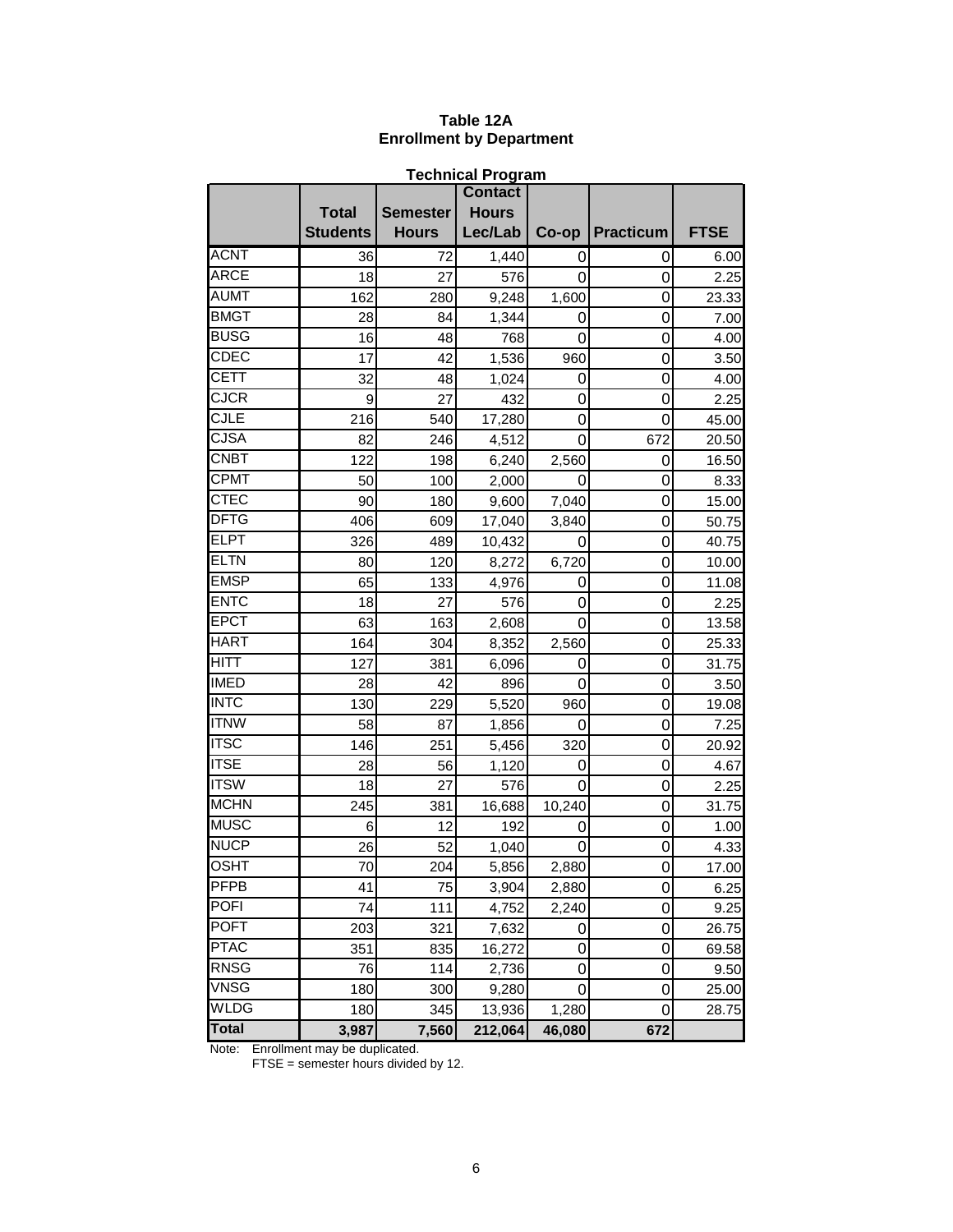| Table 12B                       |  |  |  |
|---------------------------------|--|--|--|
| <b>Enrollment by Department</b> |  |  |  |

| <b>Academic Program</b> |                 |                 |                |          |                  |             |
|-------------------------|-----------------|-----------------|----------------|----------|------------------|-------------|
|                         |                 |                 | <b>Contact</b> |          |                  |             |
|                         | <b>Total</b>    | <b>Semester</b> | <b>Hours</b>   |          |                  |             |
|                         | <b>Students</b> | <b>Hours</b>    | Lec/Lab        | Co-op    | <b>Practicum</b> | <b>FTSE</b> |
| <b>ACCT</b>             | 84              | 168             | 2,688          | 0        | 0                | 14.00       |
| <b>ARTS</b>             | 329             | 810             | 15,792         | 0        | 0                | 67.50       |
| <b>BCIS</b>             | 532             | 1,064           | 21,280         | 0        | 0                | 88.67       |
| <b>BIOL</b>             | 1,027           | 2,075           | 49,888         | 0        | 0                | 172.92      |
| <b>BUSI</b>             | 18              | 54              | 864            | 0        | 0                | 4.50        |
| <b>CHEM</b>             | 506             | 1,012           | 23,024         | 0        | 0                | 84.33       |
| <b>COSC</b>             | 24              | 48              | 960            | 0        | 0                | 4.00        |
| <b>DRAM</b>             | 33              | 78              | 1,680          | 0        | 0                | 6.50        |
| <b>ECON</b>             | 100             | 300             | 4,800          | 0        | 0                | 25.00       |
| <b>EDUC</b>             | 82              | 123             | 2,624          | 0        | 0                | 10.25       |
| <b>ENGL</b>             | 1,178           | 3,212           | 53,968         | 0        | 0                | 267.67      |
| <b>ENVR</b>             | 50              | 100             | 2,400          | 0        | 0                | 8.33        |
| <b>GEOG</b>             | 24              | 72              | 1,152          | 0        | 0                | 6.00        |
| GOVT                    | 617             | 1,851           | 29,616         | 0        | 0                | 154.25      |
| <b>HIST</b>             | 794             | 2,382           | 38,112         | 0        | 0                | 198.50      |
| <b>HUMA</b>             | 168             | 504             | 8,064          | 0        | 0                | 42.00       |
| <b>MATH</b>             | 1,780           | 4,229           | 76,892         | 0        | 0                | 352.42      |
| <b>MUAP</b>             | 17              | 17              | 272            | 0        | 0                | 1.42        |
| <b>MUEN</b>             | 69              | 69              | 4,432          | 0        | 0                | 5.75        |
| <b>MUSI</b>             | 109             | 239             | 4,240          | 0        | 0                | 19.92       |
| PHED                    | 303             | 303             | 9,696          | 0        | 0                | 25.25       |
| PHIL                    | 30              | 90              | 1,440          | 0        | 0                | 7.50        |
| <b>PHYS</b>             | 74              | 148             | 3,552          | 0        | 0                | 12.33       |
| <b>PSYC</b>             | 784             | 2,352           | 37,632         | 0        | 0                | 196.00      |
| <b>RNSG</b>             | 132             | 256             | 9,104          | 0        | 0                | 21.33       |
| <b>SOCI</b>             | 172             | 516             | 8,256          | 0        | 0                | 43.00       |
| <b>SPAN</b>             | 78              | 170             | 3,232          | 0        | $\overline{0}$   | 14.17       |
| <b>SPCH</b>             | 288             | 864             | 13,824         | 0        | 0                | 72.00       |
| <b>TECA</b>             | 155             | 273             | 5,392          | 0        | $\mathbf 0$      | 22.75       |
| <b>TMGT</b>             | 140             | 394             | 6,304          | 0        | 0                | 32.83       |
| <b>Total</b>            | 9,697           | 23,773          | 441,180        | $\bf{0}$ | $\bf{0}$         |             |
| <b>Grand Total</b>      | 13,684          | 31,333          | 653,244        | 46,080   | 672              |             |

Note: Enrollment may be duplicated.

FTSE = semester hours divided by 12.

| Table 12C                                     |  |
|-----------------------------------------------|--|
| <b>Enrollment by Undecided Academic Major</b> |  |
|                                               |  |

| <b>Hegis Code</b> | <b>Major</b>         | <b>Students</b> |
|-------------------|----------------------|-----------------|
| 6950 & 9996       | Undecided – Academic | .554            |